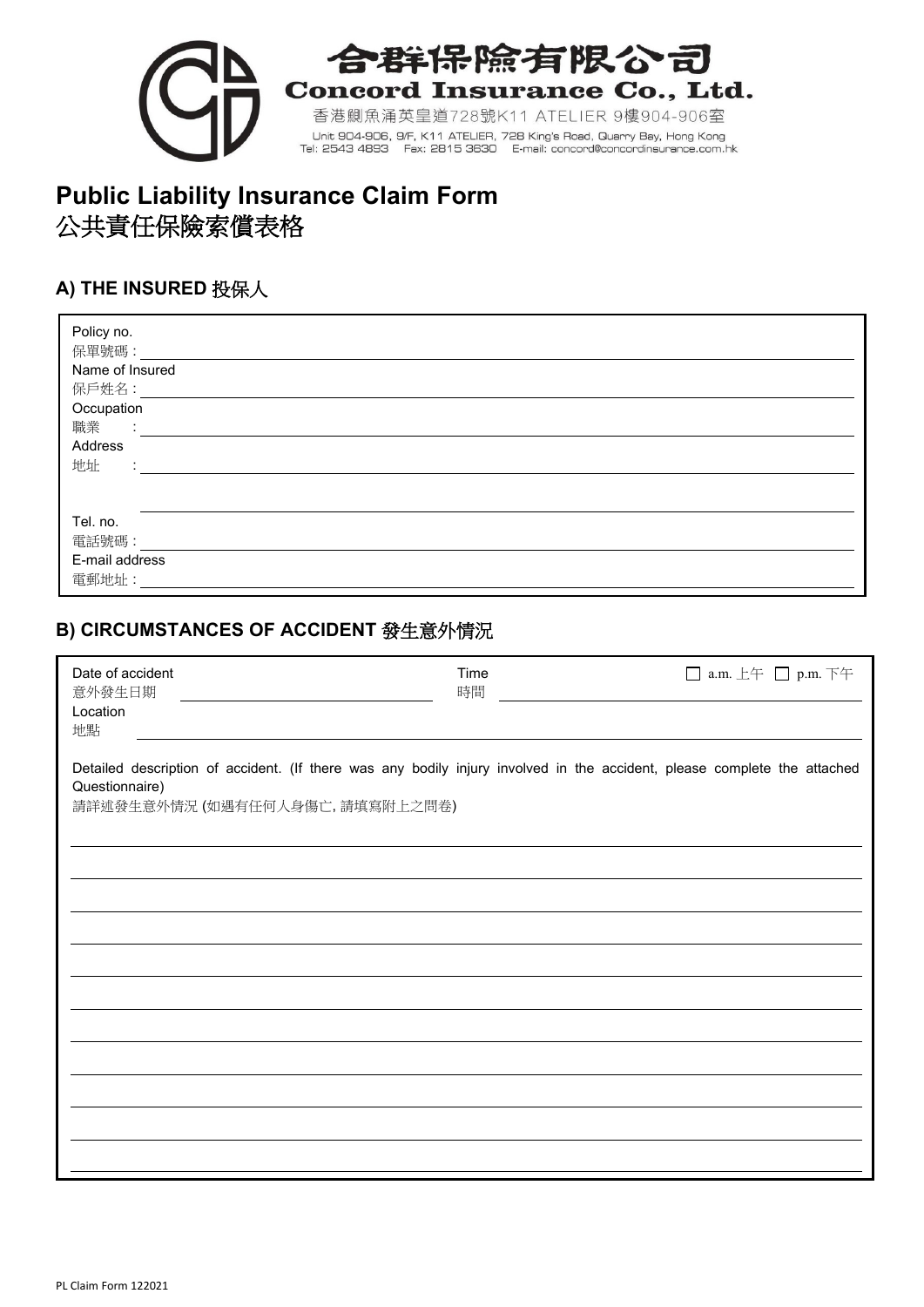## **C) DAMAGE TO PROPERTY OF OTHERS** 受損物主資料

| Name of property owner<br>物主之姓名                 | a)           |
|-------------------------------------------------|--------------|
| Details & extent of damaged property<br>財物損毀之詳情 | b)           |
|                                                 | C)           |
|                                                 | $\mathsf{d}$ |
|                                                 | a)           |
|                                                 | b)           |
|                                                 | C)           |
|                                                 | d)           |

#### **D) GENERAL INFORMATION** 一般資料

| wrongdoer(s)?                                                                                     | Is/are other wrongdoer(s) involved in the same accident? If yes, please state the name(s), address(es) & telephone No(s) of the                                                                                                                                                                                                |  |  |  |
|---------------------------------------------------------------------------------------------------|--------------------------------------------------------------------------------------------------------------------------------------------------------------------------------------------------------------------------------------------------------------------------------------------------------------------------------|--|--|--|
| 有否其他犯錯者牽涉在這宗事件中,如有,請詳述其姓名,地址及電話號碼。                                                                |                                                                                                                                                                                                                                                                                                                                |  |  |  |
| handling)                                                                                         | Has any communication, verbal or written, been made to you by or on behalf of any injured person(s) or owners(s) of the damaged<br>property? If so, give particulars (any written communication received must be forwarded to us immediately unanswered for our<br>閣下曾否收到有關是次事件之任何函件或投訴。(如有,請把有關之函件立即轉交本公司以便處理,並切勿對這些函件作出任何回覆) |  |  |  |
| compensation figure and withhold any further communication with any involved party.               | Has any step been taken to compromise or settle the matter? If so, please state its nature and by whom it was carried out with                                                                                                                                                                                                 |  |  |  |
|                                                                                                   | 有否為這事件作出任何承諾及賠償?如有,請詳述其性質,執行者及賠償數目並即時停止一切與意外事件有關人等之商討。                                                                                                                                                                                                                                                                         |  |  |  |
| When and by whom was the accident reported to you?<br>閣下是從何人及何時得知此事件?                             |                                                                                                                                                                                                                                                                                                                                |  |  |  |
| Name(s), address(es) and telephone No(s). of witness(es) of accident, if any.<br>目擊証人之姓名, 地址及電話號碼 |                                                                                                                                                                                                                                                                                                                                |  |  |  |
| Was the accident reported to the police? If so, at which station.<br>事件有否報案及在何區警署報案               |                                                                                                                                                                                                                                                                                                                                |  |  |  |
| Name of Informant                                                                                 | Police Report No.                                                                                                                                                                                                                                                                                                              |  |  |  |
| 報案人姓名                                                                                             | 警方檔案號碼                                                                                                                                                                                                                                                                                                                         |  |  |  |
| *Please attach a copy of the police statement /loss memo. 請附上口供紙/報失紙副本                            |                                                                                                                                                                                                                                                                                                                                |  |  |  |
| Enclose photographs of the scene, if any.                                                         |                                                                                                                                                                                                                                                                                                                                |  |  |  |
| 請寄附現場環境之相片 (如有)                                                                                   |                                                                                                                                                                                                                                                                                                                                |  |  |  |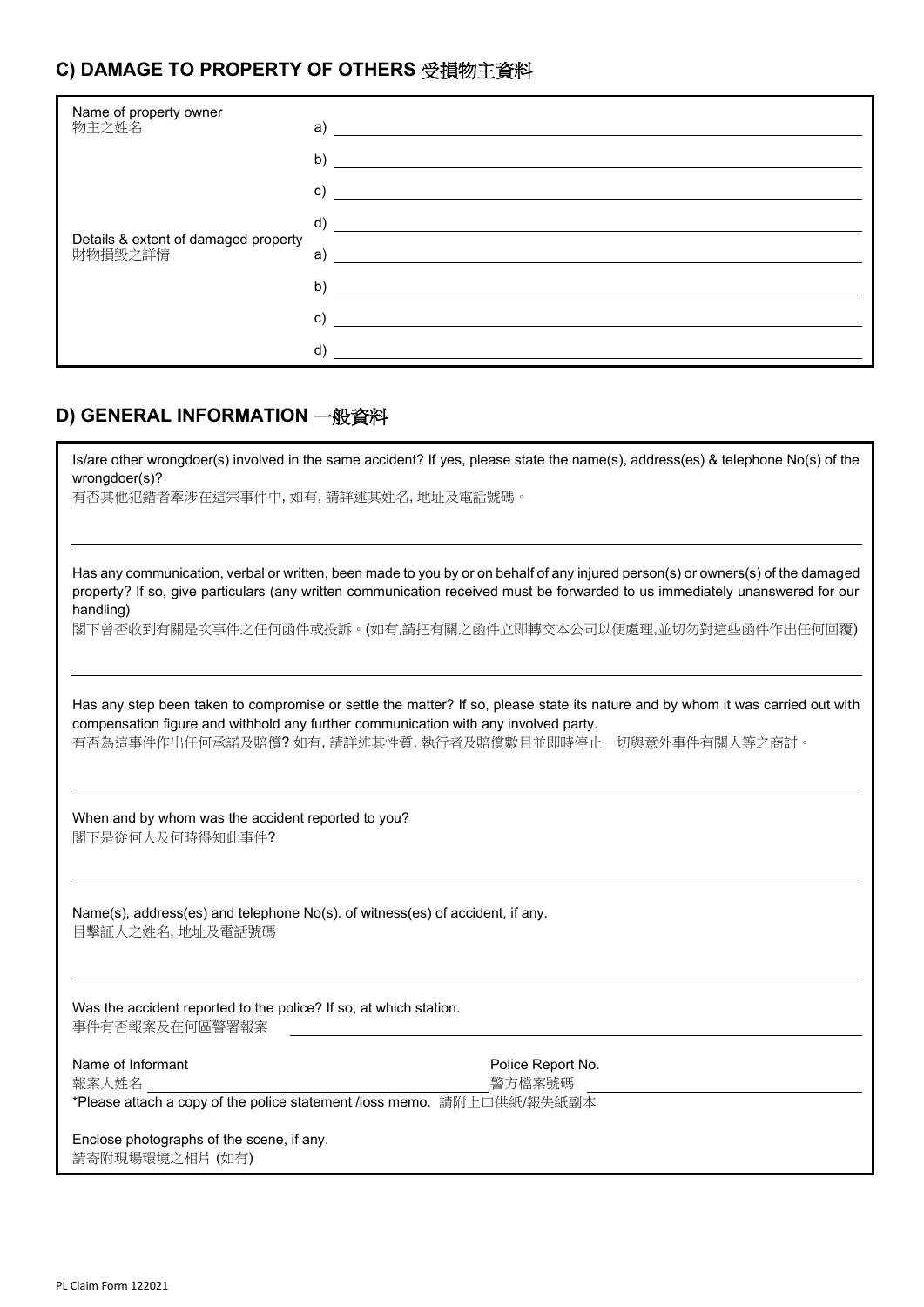#### **IMPORTANT NOTES** 重要事項

- This form should be submitted to us immediately after the accident together with all supporting documents.
- All communications relating to the accident must be forwarded unanswered immediately to us for attention; otherwise your indemnity may be adversely affected.
- 請填妥此表格連同所有索償文件於意外發生後盡快提交本公司以便處理閣下之索償
- 閣下如接到有關函件於未答覆前必須立即轉交本公司以便採取適當之行動, 否則閣下之索償事宜可能受影 響

#### **DECLARATION & AUTHORIZATION** 聲明及授權書

I/We hereby declare that to the best of my/our knowledge and belief the above statement and particulars contained herein are in all respects true and complete and are made without reservation of any kind. I/We agree that any of my/our/the Insured's personal information collected or held by Concord Insurance Co Ltd "Concord" (whether contained in this claim form or otherwise obtained) is provided and may be held, used and disclosed by Concord to individuals/organization associated with Concord or any selected third party (within or outside Hong Kong, including reinsurance and claim investigation companies and industry associations/federations and other service providers providing services relevant to insurance business) for the purpose of processing this claim.

本人/我們聲明此表格內填報的資料,就本人/我們所知所信,全部正確無訛,並無任何保留。本人/我們同意如為處理有關本索償事宜,合群保險 有限公司可使用所收集及持有關於我/我們/受保人的個人資料(包括在此索償表格內或其他地方之資料)或將該等資料給予有關人士或機構(包括 在香港境內或境外之再保公司)、賠償調查公司、保險業協會/聯會及其他提供保險業有關服務之公司等)。

Date: 日期

Insured's Signature 保戶簽署

(with company chop, if appropriate) (公司蓋章, 如適用)